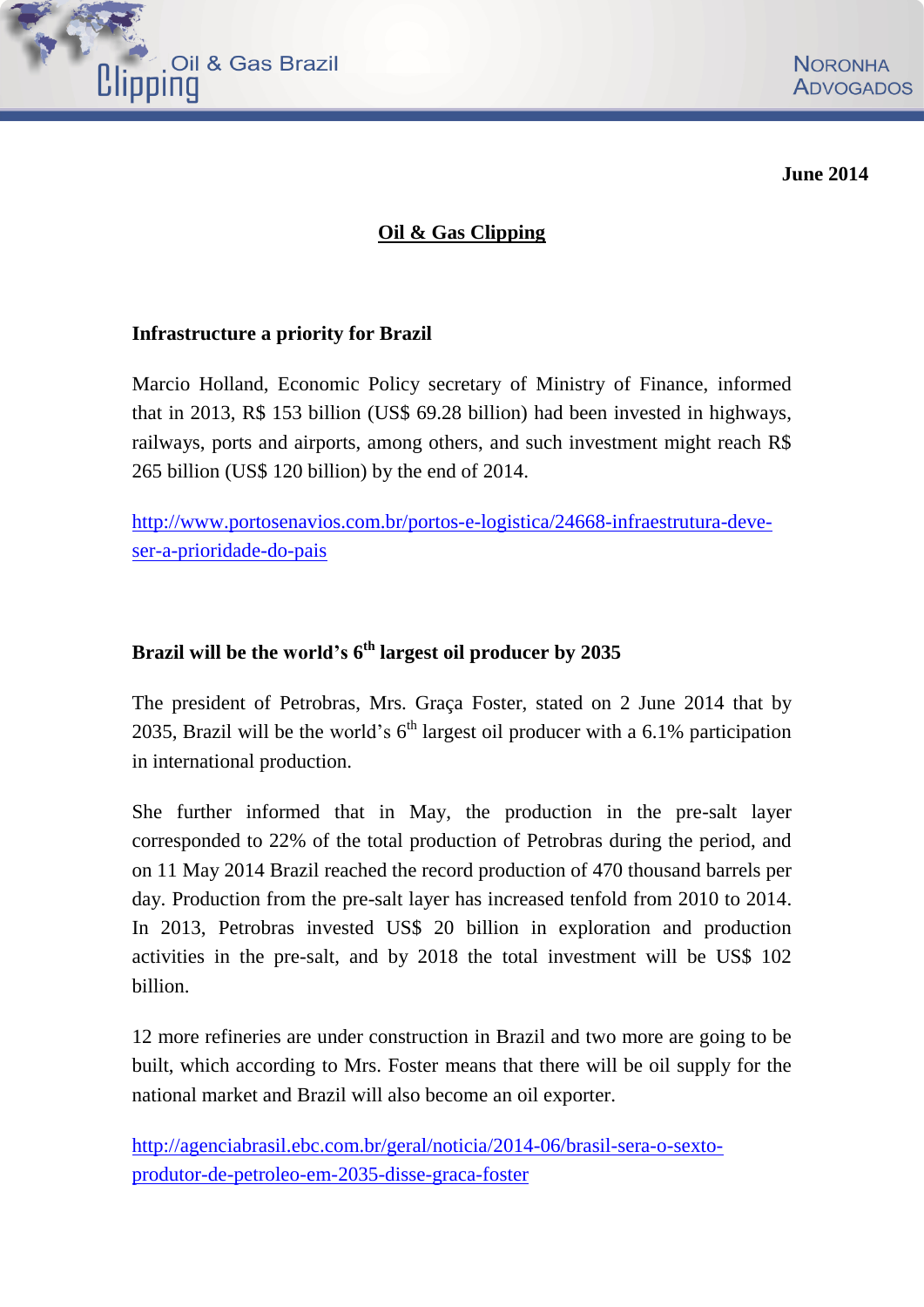

# **638.44 million litres of biodiesel auctioned in the 37th Oil and Gas Bidding Round**

In the  $37<sup>th</sup>$  Oil and Gas Bidding Round promoted by the National Agency of Petroleum, Natural Gas and Biofuels ("ANP") in June 2014, 638.4 million litres of biodiesel were auctioned, with 99.6% of such volume arising from producers holding the seal of "Social Fuel". Such seal was created by Decree No. 5.297, of 6 December 2004 which grants tax benefits to oil producers undertaking certain social obligations.

The total amount bid was R\$1.222 billion (US\$ 553 million) and the average price was R\$1.884 (US\$ 0.85) per litter. The diesel oil market expects the sale of 10.6 billion litters of B6 for the fourth quarter of 2014 and this  $37<sup>th</sup>$  Bidding Round aims supplying biodiesel to the national market during the period of July and August of 2014.

[http://www.anp.gov.br/?pg=71076&m=&t1=&t2=&t3=&t4=&ar=&ps=&cacheb](http://www.anp.gov.br/?pg=71076&m=&t1=&t2=&t3=&t4=&ar=&ps=&cachebust=1403086707130) [ust=1403086707130](http://www.anp.gov.br/?pg=71076&m=&t1=&t2=&t3=&t4=&ar=&ps=&cachebust=1403086707130)

## **Bidding of solar and wind energy and biomass will be held on 10 October 2014**

The Ministry of Mines and Energy scheduled an auction for additional energy for 10 October 2014, in which energy from solar, wind and biomass sources will be contracted and delivered by 1 October 2017.

There will be separate auctions for each energy source and they will not compete with each other.

The bidding will also allow the participation of projects involving biomass of urban solid waste, biogas of landfills or bio-digesters of vegetable or animal waste, including sludge from sewage treatment plants.

The duration of such contracts will be 20 years and the energy will be contracted by quantity.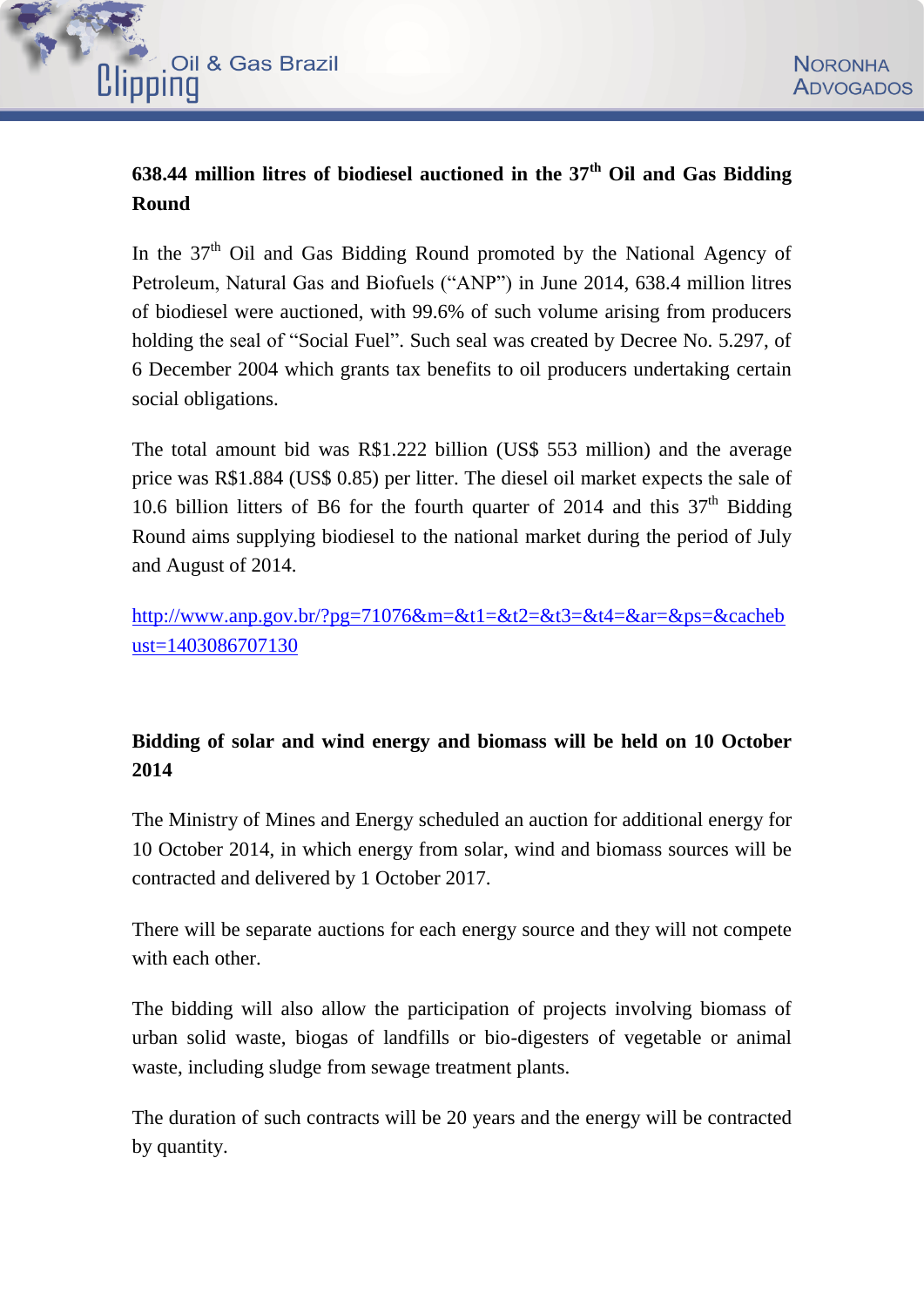

Companies interested in the bidding shall deliver relevant documents until 10 July 2014 to Empresa de Pesquisa Energética (EPE). EPE will not qualify projects whose capacity is below 5 MW.

<http://br.reuters.com/article/businessNews/idBRKBN0ED1VM20140602>

### **Petrobras: oil helps Brazilian GDP to reach 13%**

According to the Gas and Energy Officer of Petrobras, José Alcides Santoro, the participation of the oil and gas sector in the GDP of Brazil increased from 3% in 2000 to 13% in 2014.

He attributed the increase to the policy of local content which requires the use of a minimum percentage of Brazilian goods and services in the oil and gas exploration and production activities.

He advised that until 2020, Petrobras will contract 28 drilling rigs, 32 oil platforms, 154 platform supply vessels and 81 oil tankers built in Brazil. The investment plan of Petrobras is US\$ 220.6 billion from 2014 to 2018.

[http://economia.estadao.com.br/noticias/mercados,com-investimentos-da](http://economia.estadao.com.br/noticias/mercados,com-investimentos-da-petrobras-petroleo-avanca-para-13-do-pib-brasileiro,1513541)[petrobras-petroleo-avanca-para-13-do-pib-brasileiro,1513541](http://economia.estadao.com.br/noticias/mercados,com-investimentos-da-petrobras-petroleo-avanca-para-13-do-pib-brasileiro,1513541)

### **Electric energy and oil attracts Chinese enterprises**

Chinese state-owned oil and gas companies have turned their attention to Brazil after the discovery of the Pre-Salt layer. The first substantial investments took place in 2010 when Sinopec acquired 40% of the Spanish company Repsol's operation in the country for US\$ 7.1 billion. Also in 2010, Sinochem, in a contract worth U\$3.07 billion, entered into a joint venture with Statoil over the so-called Peregrino field, located at Campos basin. In 2012, Sinopec has once again invested in the Brazilian market by purchasing 30% of Galp Energia's assets for U\$ 4,8 billion, which in fact meant the passport for the exploration of 20 oil blocks. At the end of 2013, two Chinese state-owned companies – China National Petroleum Corporation (CNPC) and China National Offshore Oil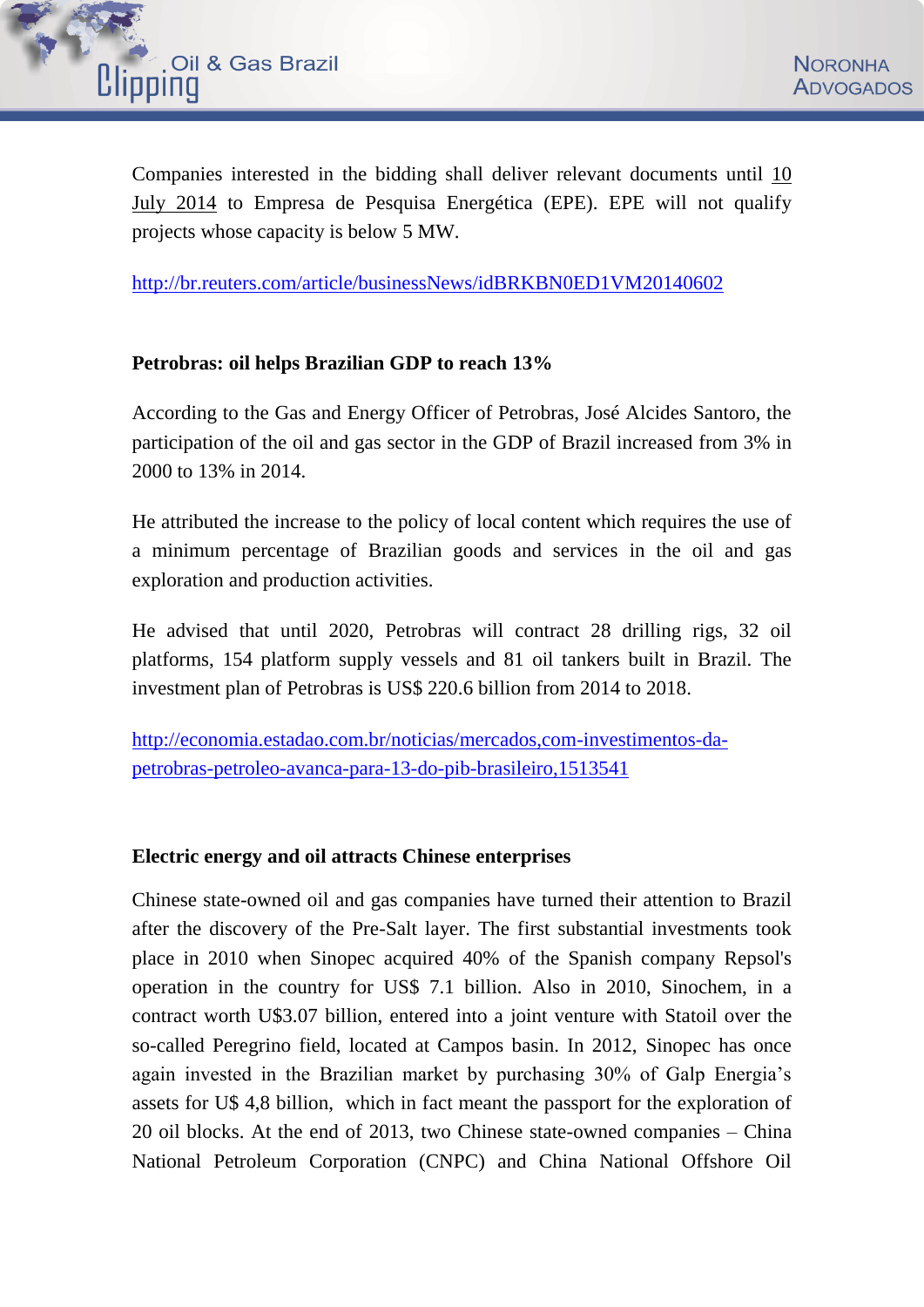

Corporation (CNOOC) – each with 10%, participated in the consortium that won the bidding for the exploration and production of the first Pre-Salt block ever bid, the so-called Libra field. Currently, the Chinese produce 50 thousand oil barrels per day in Brazil, besides acquisitions in the domestic market. The most important purchase occurred through a triangular operation performed in 2010, in which the Development Bank of China made a loan of US\$ 10 billion to Petrobras, who, in exchange, undertook to supply two hundred thousand barrels/day to Sinopec for a period of 10 years. Also, the Chinese presence in the Brazilian market of electric power has been growing fast, especially in the segments of generation and transmission.

[http://portosenavios.com.br/industria-naval-e-offshore/24429-energia-eletrica-e](http://portosenavios.com.br/industria-naval-e-offshore/24429-energia-eletrica-e-petroleo-atraem-empresas-chinesas)[petroleo-atraem-empresas-chinesas](http://portosenavios.com.br/industria-naval-e-offshore/24429-energia-eletrica-e-petroleo-atraem-empresas-chinesas)

## **According to the Petroleum National Agency – ANP, proven oil reserves are expected to double by 2022**

The current 15.6 billion barrels of proven oil reserves in Brazil are expected to double by 2022, said the Director of the ANP - Helder Queiroz. Given this scenario of oil reserves doubling, including many areas of the Pre-Salt layer, the ANP estimates indicate that by 2022 Brazil will be a net exporter with a volume of 1.5 to 1.8 million barrels of oil. Further, according to Petrobras, the Brazilian production of oil in 2014 is expected to increase by 7.5% compared to 2013.

[http://exame.abril.com.br/economia/noticias/reservas-provadas-de-petroleo](http://exame.abril.com.br/economia/noticias/reservas-provadas-de-petroleo-devem-dobrar-ate-2022-diz-anp)[devem-dobrar-ate-2022-diz-anp](http://exame.abril.com.br/economia/noticias/reservas-provadas-de-petroleo-devem-dobrar-ate-2022-diz-anp)

**The Brazilian National Development Bank – BNDES predicts an additional R\$ 30 billion (US\$ 13.58 billion) in investment in the oil & gas market between 2014 and 2017**

The BNDES has mapped the investments predicted to take place during the period of 2014 - 2017 in various sectors of the Brazilian economy and concluded the amount shall reach R\$ 4.07 trillion (US\$ 1.84 trillion). The amount is slightly higher than the R\$ 3.98 trillion (US\$ 1.80 trillion) determined by a previous